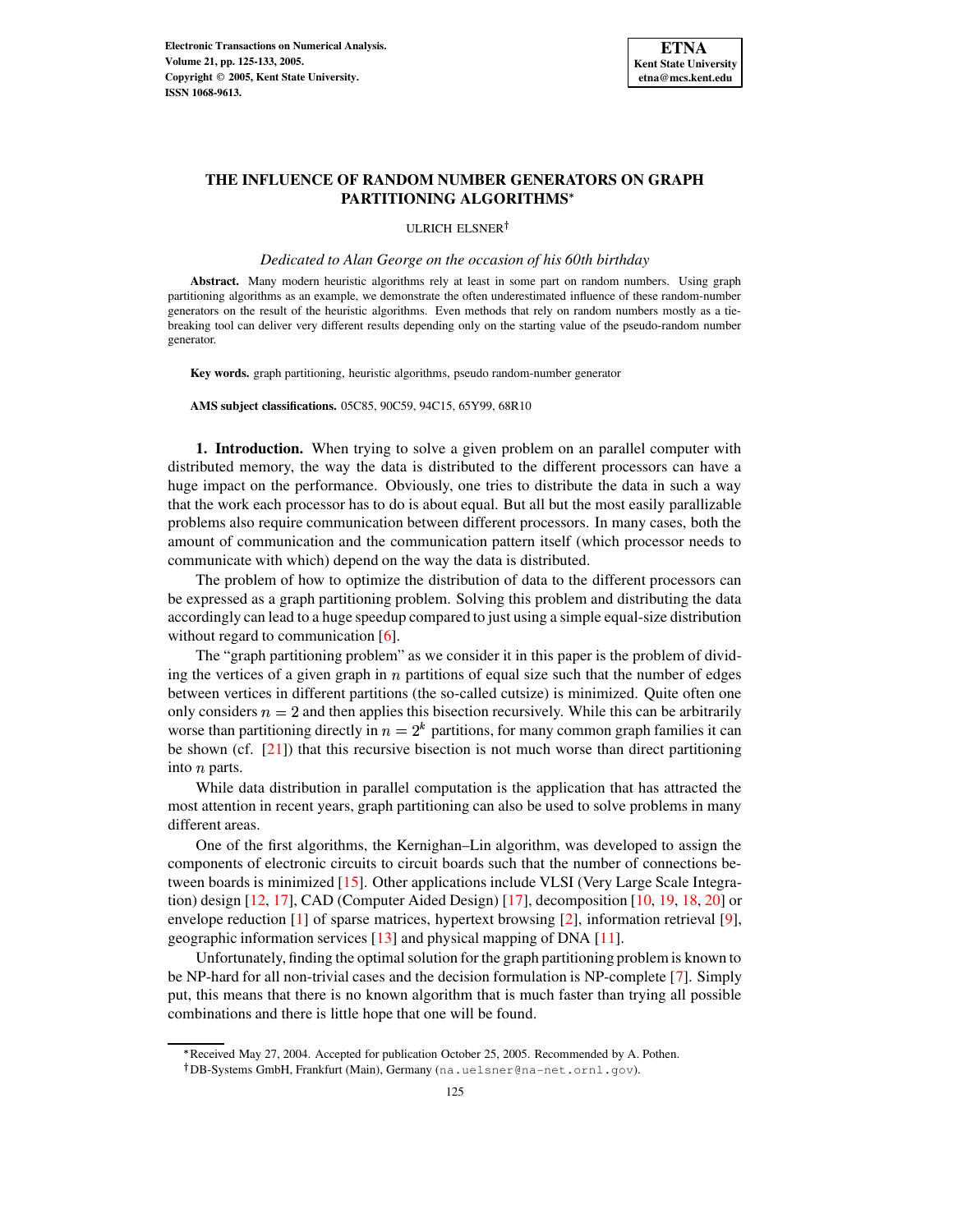A little more exactly (but still ignoring some fundamentals of the theory of NP-completeness) it means that graph bisection falls in a huge class of problems all of which can be transformed into each other and for which there are no known algorithms that can solve the problem in polynomial time in the size of the input. And even worse, even finding a good (asymptotically optimal) approximate solution can be NP-hard ([\[3\]](#page-7-14)). Given a graph  $(\mathcal{V}, \mathcal{E})$ without special properties and  $k = |\mathcal{V}| + |\mathcal{E}|$  it is suspected that there exists no algorithm for solving the graph bisection problem which runs in  $\mathcal{O}(k^n)$  time for *any* given  $n \in \mathbb{N}$ .

So, instead of finding the optimal solution, we resort to *heuristics.* That is, we try to use algorithms which may not deliver the optimal solution every time but which will give a good solution at least most of the time. An overview and comparison of many different approaches can be found in [\[6\]](#page-7-0). While some of the discussions below assume an understanding of the algorithms involved, the results can easily be understood without any closer knowledge of the different approaches.

**2. Graph partitioning and random number generators.** Many of these algorithms make use of a (pseudo-)random number generator at some stage. In their coarsening phase, multilevel algorithms such as some of Chaco's [\[11\]](#page-7-12) algorithms, Metis[\[14\]](#page-7-15) or Jostle [\[22\]](#page-8-1) may decide randomly (within limits) which vertex to consider next and may choose which edge to contract randomly amongst all or amongst some candidates. Kernighan-Lin  $[15]$  variants and "helpful set"-algorithms [\[5\]](#page-7-16) randomly choose which vertices/sets to exchange or add. In Geometric (or Geometric Spectral) Bisection  $[4, 8]$  $[4, 8]$  $[4, 8]$  the hyperplane defining the great circle is chosen randomly.

But how does this influence the performance of the algorithms? If one just uses the different implementations one can find on the web as documented, there will be no recognizable impact. If one partitions a graph several times with the same parameters one will always get the same cutsize. So, from a normal user's point of view, the algorithms show no random behavior. Unfortunately, this is misleading. This non-random behavior happens because the standard random number generators in computers are not really random. They are only deterministic programs that try to produce numbers that seem more or less random [\[16\]](#page-7-19). But still, they are deterministic programs and given the same starting conditions (often called *seed*), they will always produce the same sequence of "random" numbers. As far as we could check, all the programs tested always start with the same initial conditions. This explains their seemingly deterministic behavior but it also hides the influence of randomness on the algorithms.

To examine these influences, we ran some algorithms with ten different initial seeds for the random number generator. The algorithms we examined were:

- Multilevel Bisection: Here the random number generator should influence the coarsening phase, the low-level partition and the refinement phase. We tested both Chaco [\[11\]](#page-7-12) in default configuration and pmetis [\[14\]](#page-7-15).
- Multilevel Spectral Bisection [\[4,](#page-7-17) [8\]](#page-7-18) with Kernighan-Lin refinement. For this combination, the main influence is probably the Kernighan-Lin part. While the multilevel coarsening phase is influenced by random choice as well, the Rayleigh Quotient Iteration used to compute the Fiedler vector should cancel many of the influences because the end result is deterministic up to scaling. (The only exception should be if the invariant subspace in which the Fiedler vector lies has higher dimension.)
- Inertial Bisection with Kernighan-Lin refinement as implemented in Chaco [\[11\]](#page-7-12). Here the global method has no random component. All the influence of the random numbers will occur in the Kernighan-Lin phase.

The tests were done on 31 different graphs, many of them from "real life" applications, whose sizes range from 615 to over a million vertices and whose average degrees range from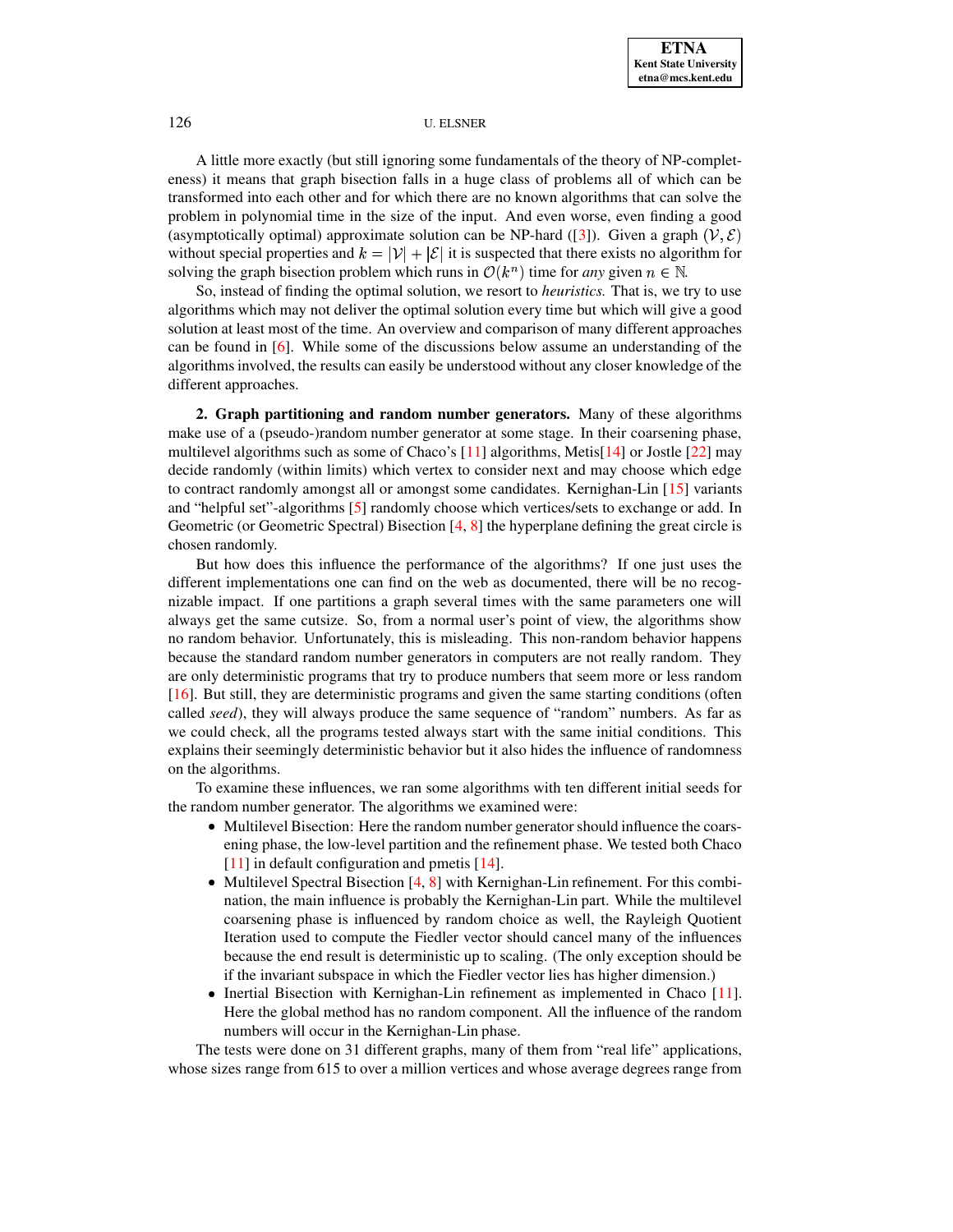#### INFLUENCE OF RANDOM NUMBER GENERATORS ON GRAPH PARTITIONING 127

less than 3 to over 32. A detailed description of the test data, technical details of the tests, such as the exact settings of tunable parameters, and much more detailed results can be found in [\[6\]](#page-7-0). Inertial Bisection requires coordinate information of the vertices which was not available for some graphs (4, 18-22). On these graphs only the first two algorithms were used.



<span id="page-2-0"></span>FIG. 2.1. *Random deviations*

**3. Influence of starting seeds.** Now we examine the results. First consider Figure [2.1.](#page-2-0) For each combination of algorithm, graph and number of parts we compute the ratio between the largest and smallest cutsize we achieved with different random number generator seeds. So, looking in the upper left corner of Figure [2.1,](#page-2-0) the '\*' indicates that there is a graph whose worst cutsize when partitioned into two parts is about 80% worse than its best cutsize. (In fact, the graph is No. 16 and its best and worst cutsizes were 512 and 926, respectively, but these numbers cannot be seen in the picture.)

It should also be added that this plot does not show the worst offender, since plotting it would have compressed the  $y$ -scale so much that many details would have been lost. When trying to use Spectral Bisection to partition the graph No. 12 into three parts, the worst cutsize  $(2119)$  was about 5 times worse than the best $(427)$ . Chaco did issue a warning about possible misconvergence of the Rayleigh Quotient Iteration in this particular run, but this happened several other times (on the same and on other graphs) as well with much less drastic consequences.

Figure [2.1](#page-2-0) is rather disheartening. For all algorithms examined we have large deviations in the cutsize for several graphs. Comparing this data with similar plots that highlight the difference between different algorithms, we see that the influence of the random number generator dwarfs many of the algorithmic differences. So one should always remember that a statement like "Algorithm A delivers a 5% better cutsize than Algorithm B" is quite meaningless if when we rerun the algorithms with different seeds the results differ by much more than 5%.

In Figure [3.1,](#page-3-0) we take a closer look on how the cutsizes vary. Because they showed the widest variations in Figure [2.1,](#page-2-0) we now only examine the partitioning into two parts (partitioning into other number of parts show a similar, albeit less pronounced behavior).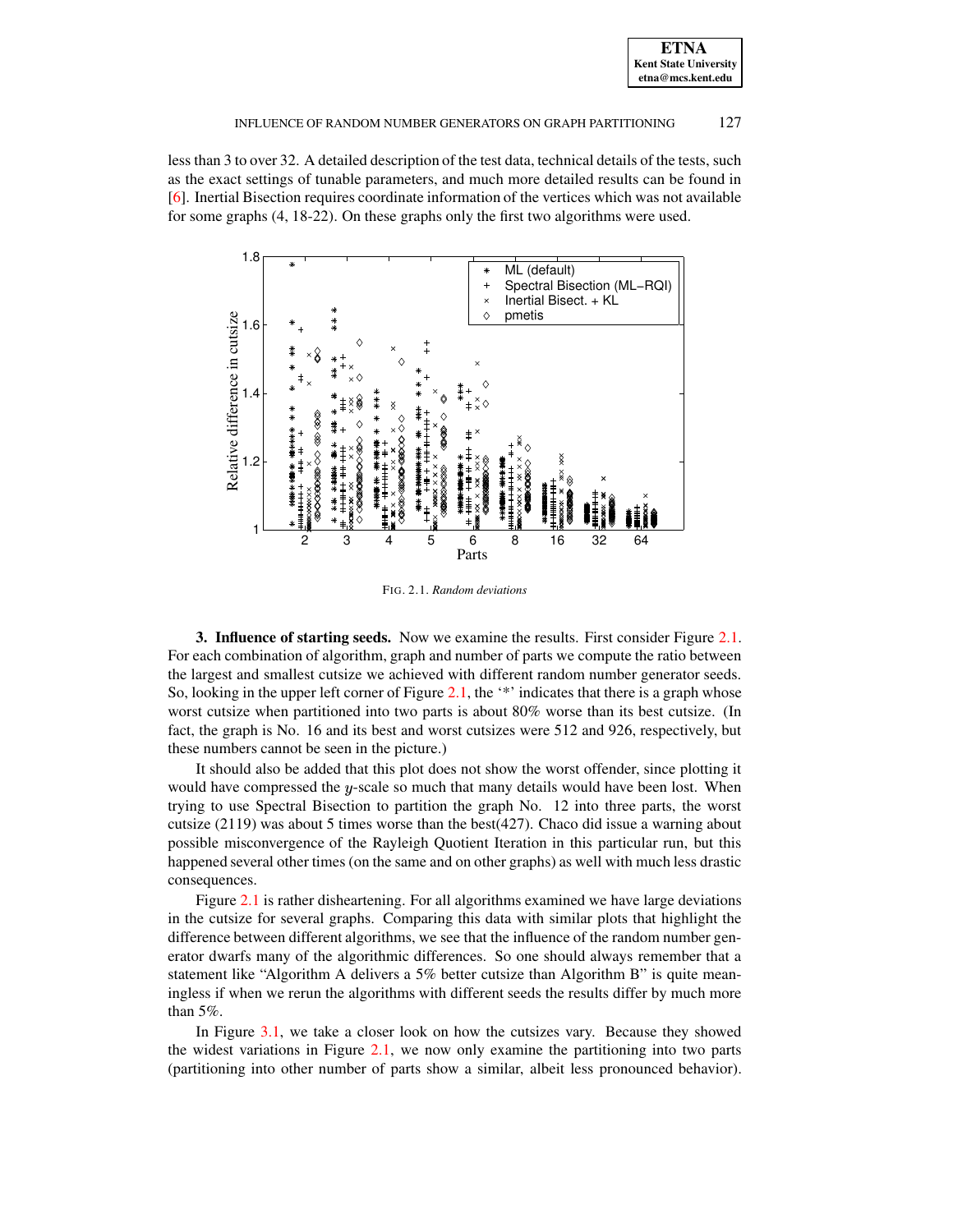

<span id="page-3-0"></span>FIG. 3.1. *Random deviations for different graphs*

For increasing number of partitions, the fact that the variations decrease with the number of partitions seems to indicate that in the recursive application of the algorithms the variations are not independent but 'even out', such that a bad result in one step increases the chance of a good result in a succeeding step.

For each graph and each algorithm ,we plot the ratio of each single cutsize with the median of all ten cutsizes computed for this particular combination as well as, the error-bars showing the range of deviation from the median. As an example, looking at the leftmost column in the top subplot, we see that Chaco's Multilevel algorithm applied to graph No. 1 the lower error-bar is very close to the median, indicating that the smaller half of the cutsizes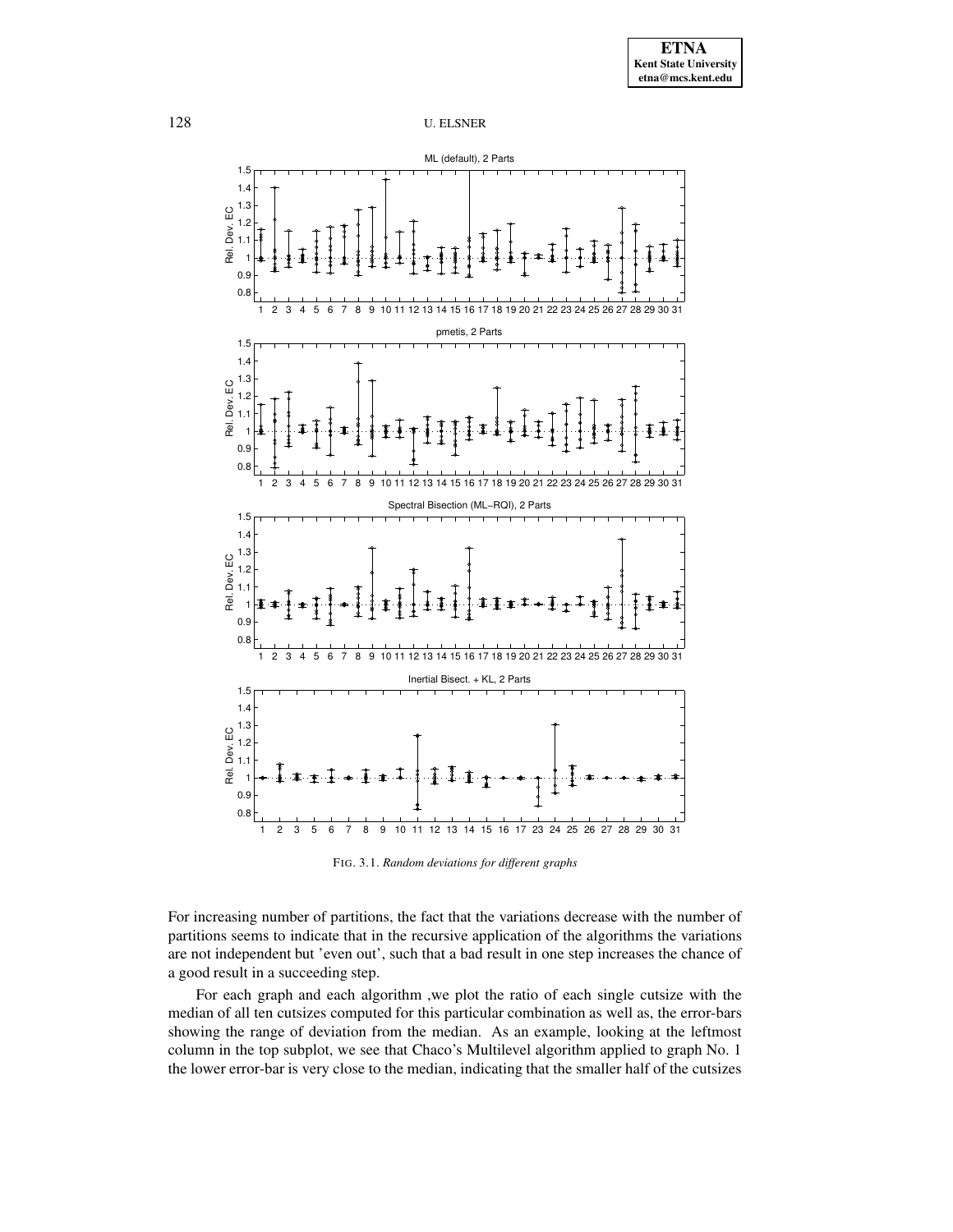#### INFLUENCE OF RANDOM NUMBER GENERATORS ON GRAPH PARTITIONING 129

produced are almost the same while the larger half of the cutsizes vary by up to 15%. On the other hand, for graph No. 27 the cutsizes produced by varying the random number generator seed deviate by about 20% in both directions from the median. So graph No. 1 seems to have a "good" bisection that is found more than half of the time while No. 27 has no such "obvious" partition.



<span id="page-4-0"></span>FIG. 3.2. *Random deviations for different graphs (2)*

Figure [3.1](#page-3-0) shows several things. First, one notices that for many graphs, the distribution is unsymmetrical with the upper error-bar being much longer than the lower. This indicates that many graphs have a "good" bisection that is found rather often but not all the time. And looking closer at those graphs with very long error-bars, we see that often only one of ten tries is responsible for the large deviation while the other nine results cluster much closer. This is hopeful in so far as it implies that to avoid bad results, we often will need to try only a few different random number generator seeds to get a "good" result. On the other hand, some of the graphs (such as No. 27 and 28) in the case of the Multilevel algorithms and Spectral Bisection) have their result well spread out. So, some graphs seem to react well to certain algorithms while others do not. And looking at Figure [3.2](#page-4-0) (which shows the maximal variation for different graphs and different numbers of partitions) we see that this difference in sensitivity to the random number generator seed for different graphs is not limited to two partitions. For some graphs the cutsize varies a lot with different seed, regardless of the number of partitions we seek, while other graphs deliver almost the same cutsize all the time. Figure [3.2](#page-4-0) only looks at the results for Inertial Bisection but the same type of plots for Multilevel algorithms and for Spectral Bisection shows similar tendencies, i.e., some graphs display wide variation while for others most results fall into a (percent-wise) narrow range), although they are not quite as pronounced. The strong and weak reactions to the random seed can also appear at different graphs. This can also be observed in Figure [3.1.](#page-3-0) The distribution of long and short error-bars is quite different for different types of algorithms. The patterns for the two multilevel algorithms are somewhat similar but differ from the pattern for the Spectral Bisection and again from the pattern for Inertial Bisection.

To further study the influence of the random number generator, we chose some small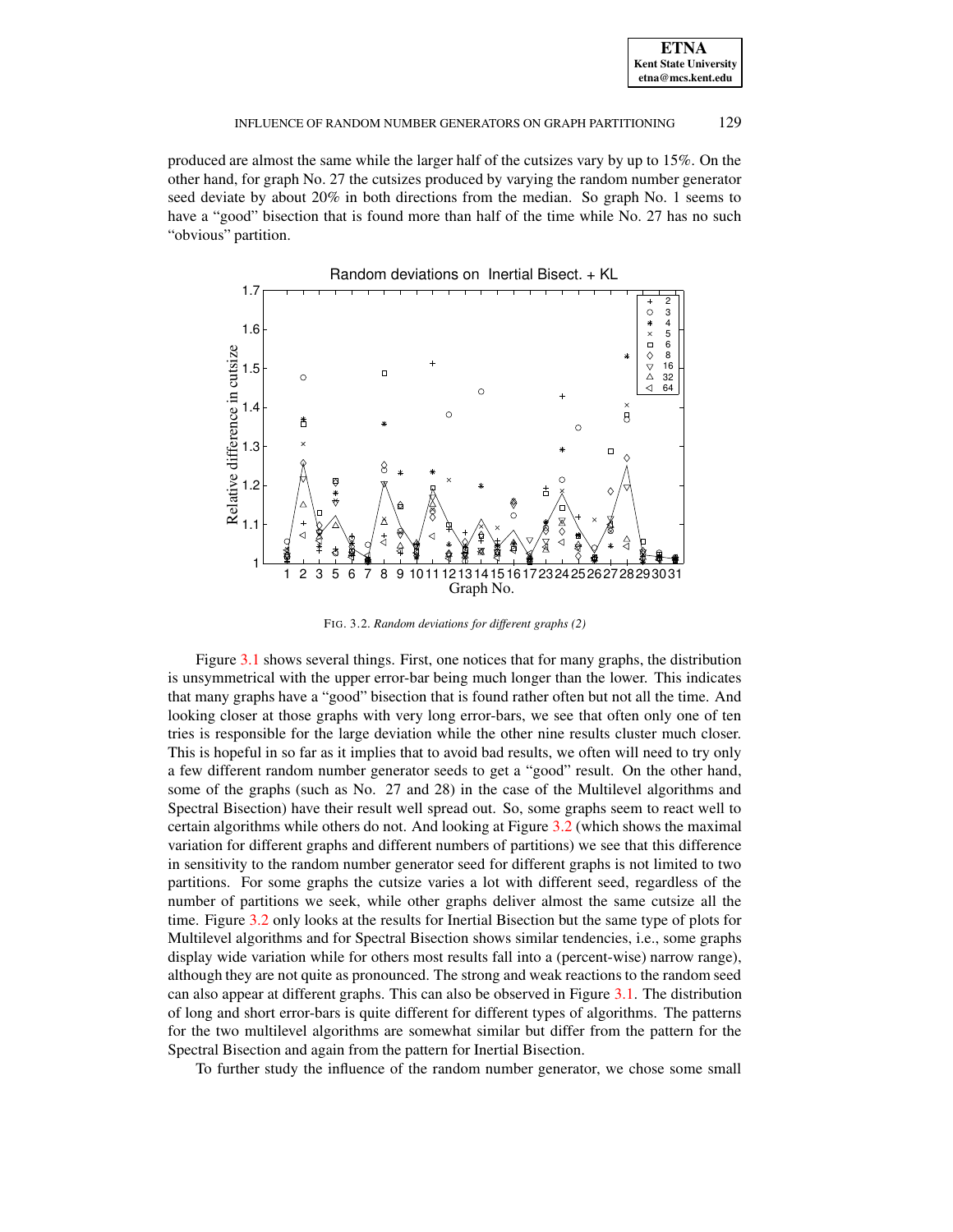and medium sized matrices that looked interesting in Figure [3.1](#page-3-0) and bisected them using different methods, namely Chaco Multilevel, pmetis and Kernighan-Lin on a random starting partition. Each method was applied 10 000 times using different random number generator seeds. To test "pure" Kernighan-Lin as well, we asked Chaco to randomly divide the vertices into two equal-sized partitions and used this distribution as a starting point for an aggressive variant of Kernighan-Lin (more tries before giving up in both the inner and outer loop). The random-number generator used for these tests was the rand() function from the Linux operating system. Short experiments with other types of random number generators indicated no noticable influence.

The results of these experiments were both interesting and disheartening. For all tested graphs both multilevel algorithms displayed a huge spread. In all cases the worst cutsize was between 82% and 132% bigger than the best cutsize. It is thus quite possible that a usually "good" algorithm returns a partition with a cutsize twice as big as necessary. But luckily, a bad result like this happens only rarely. A look at some of the distributions ( Figure [3.4](#page-6-0) being a typical example) shows that the tail towards the "big end" is very thin.

<span id="page-5-0"></span>

|              | Chaco ML |      |      |     | Metis |     |      |      |
|--------------|----------|------|------|-----|-------|-----|------|------|
|              | 100%     | 99%  | 90%  | 50% | 100%  | 99% | 90%  | 50%  |
| worst result | 2.32     | 1.82 | .53  | .29 | 2.32  | .65 | 1.39 |      |
| best result  | 1.92     | .34  | 10   | .03 | 1.82  |     | 16   | 1.09 |
| ava.result   | 2.13     | .58  | 1.33 | 14  | 2.01  | .53 |      |      |

TABLE 3.1 *percentile worse than minimum cutsize*

Only very few of the random seeds produce truly bad results. This is detailed in Table [3.1](#page-5-0) which displays deviation from the best result for some percentiles. Looking for example at the values for Chaco, we see in the 100% column that for the "worst" random seed the cutsize was (on average over all graphs ) 2.13 times as big as the best and even in the worst case the worst cutsize was 2.32 times as big as in the best. The 99% column indicates that the 9900thbest result (i. e., only 100 seed resulted in a worse cutsize) is on average 58% worse than the best and in the worst case 82% worse. It is interesting to note that the best and worst results are achieved on different graphs for the different algorithms.

Studying the data of the computations closer, we notice some surprising differences in the distribution of the cutsize. In many cases, plotting the number of occurrences of each cutsize will result in a distribution similar to that in Figure [3.3](#page-6-1) with a huge, rather narrow peak near the optimum and then a very thin tail (note the given max. cutsize).

Some of the graphs result in a very different distribution that is nevertheless similar for both multilevel algorithm. For example, the results for both Chaco and Metis for graph No. 5 (see Figure [3.4](#page-6-0) for Chaco's plot) displays two distinctive peaks.

But even this similarity is not always given. For example for graph No. 8, Chaco displays three distinctive high peaks while Metis only has one peak. Both methods have a rather fat tail. It seems that for this graph Metis is better at avoiding being trapped in a local minima.

For another graph (No. 16), the reverse is true. The Metis distribution looks quite familiar, with one main peak and two lower secondary peaks. But Chaco's distribution is extreme. Four singular peaks show up very distinctly, dwarfing the other results with each of these bars having a width of only one.

Is seems that there are several very well defined local minima that Chaco (which uses an implementation of the Kernighan-Lin algorithm as local optimizer) converges to while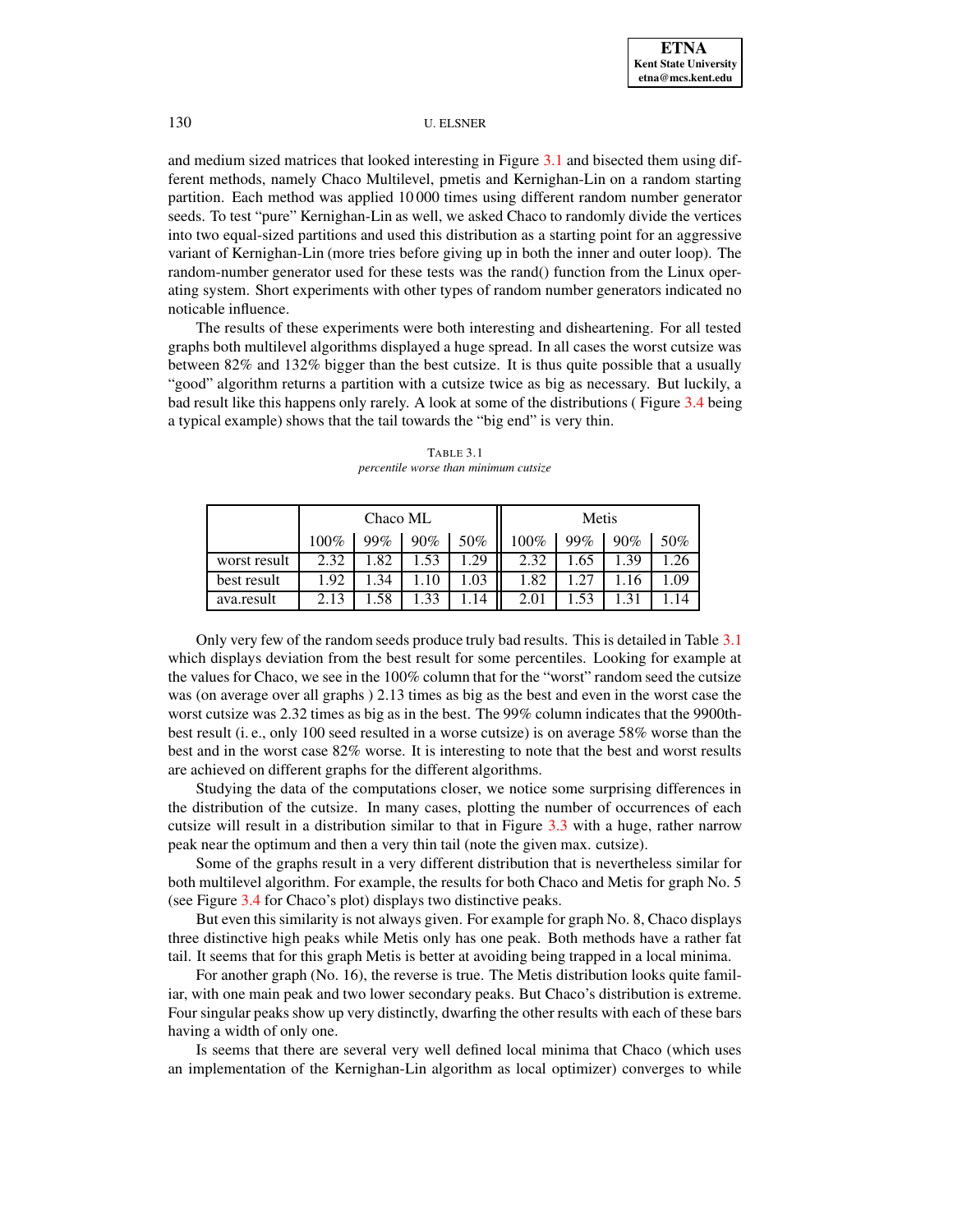



<span id="page-6-1"></span>

<span id="page-6-0"></span>FIG. 3.4. *Chaco ML on graph No. 5*

the slightly simpler algorithm that Metis employs does not find these local minima. This supposition is strenghtend by looking at the data for Kernighan-Lin applied to random starting partitions. While for most graphs the results for this algorithm look like a very noisy, distorted bell-curve, sometimes with an additional peak near the beginning,the distribution for graph No. 16 also shows these distinctive peaks.)

But generally, Kernighan-Lin with a random starting partition shows two very different kinds of behavior. In all cases, the average cutsize is much worse compared to the multilevel algorithms but in most cases, its best results are just as good as the best cutsize delivered by the multilevel algorithms. In two cases though, ( graphs Nos. 6 nd 31) the minimum of all 10000 tries are much worse (76% and 207%, resp.). For all these results, there were no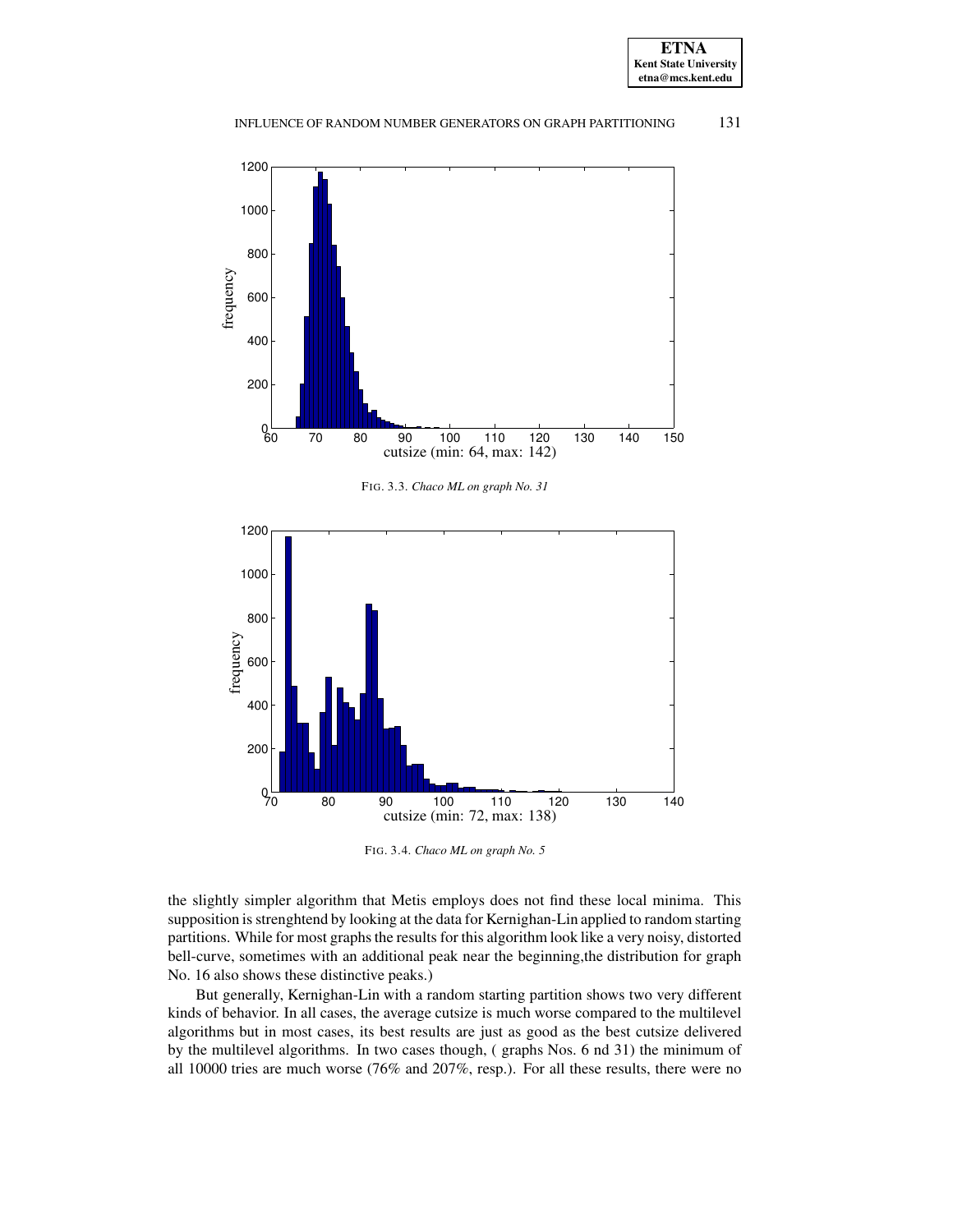discernable characteristics that indicated which graph would fall into which category.

In summary, there are several conclusions we can draw:

From a practical point of view, if one needs a "good" partition of a given graph then one should run one's chosen algorithm several times with a different starting value for the random number generator.

And to compare different graph-partitioning heuristics, instead of just comparing "one shot" results, one should regard the quality of the generated partition as a random variable dependent on the random-number seed. Depending on the application, one then needs to consider the mean deviation as well as the expected value. To be fair, one needs to take execution time into account as well since, given a fixed time-frame, a faster algorithm can be run more often, leading to a smaller mean deviation.

#### REFERENCES

- <span id="page-7-9"></span><span id="page-7-8"></span>[1] S. T. BARNARD, A. POTHEN, AND H. SIMON, *A spectral algorithm for envelope reduction of sparse matrices*, Numer. Linear Algebra Appl., 2 (1995), pp. 317–334.
- [2] M. W. BERRY, B. HENDRICKSON, AND P. RAGHAVAN, *Sparse matrix reordering schemes for browsing hypertext*, in The Mathematics of Numerical Analysis, J. Renegar, M. Shub, and S. Smale, eds., vol. 32 of Lectures in Applied Mathematics, AMS, 1996, pp. 99–123.
- <span id="page-7-17"></span><span id="page-7-14"></span>[3] T. N. BUI AND C. JONES, *Finding good approximate vertex and edge partitions is NP-hard*, Inform. Process. Lett., 42 (1992), pp. 153–159.
- [4] T. F. CHAN, J. R. GILBERT, AND S.-H. TENG, *Geometric spectral partitioning*, Tech. Rep. CSL-94-15, Parc Xerox, Jan. 1995.
- <span id="page-7-16"></span>[5] R. DIEKMANN, R. LU¨ LING, B. MONIEN, AND C. SPRA¨ NER, *Combining helpful sets and parallel simulated annealing for the graph-partitioning problem*, Parallel Algorithms Appl., 8 (1996), pp. 61–84.
- <span id="page-7-13"></span><span id="page-7-0"></span>[6] U. ELSNER, *Static and Dynamic Graph Partitioning*, PhD thesis, TU Chemnitz, July 2001. Logos Verlag, Berlin.
- [7] M. R. GAREY AND D. S. JOHNSON, *Computers and Intractability: A Guide to the Theory of NP– Completeness*, Freeman, 1979.
- <span id="page-7-18"></span>[8] J. R. GILBERT, G. L. MILLER, AND S.-H. TENG, *Geometric mesh partitioning: Implementation and experiments*, SIAM J. Sci. Comput., 19 (1998), pp. 2091–2110.
- <span id="page-7-10"></span>[9] D. R. GUILLAUME AND F. MURTAGH, *An application of xml and xlink using a graph-partitioning method and a density map for information retrieval and knowledge discovery*, in Proc Astronomical Data Analysis Software and Systems VIII, D. M. Mehringer, R. L. Plante, and D. A. Roberts, eds., vol. 172 of ASP Conference Series, 1999.
- <span id="page-7-4"></span>[10] A. GUPTA, *Fast and effective algorithms for graph partitioning and sparse matrix ordering*, IBM Journal of Research and Development, 41 (1997), pp. 171–184.
- <span id="page-7-12"></span>[11] B. HENDRICKSON AND R. LELAND, *The Chaco User's Guide Version 2*, Sandia National Laboratories, Albuquerque NM, 1995.
- <span id="page-7-2"></span>[12] G. KARYPIS, R. AGGARWAL, V. KUMAR, AND S. SHEKHAR, *Multilevel hypergraph partitioning: Applications in VLSI domain*, tech. rep., University of Minnesota, Department of Computer Science, 1997. short version in 34th Design Automation Conference.
- <span id="page-7-11"></span>[13] G. KARYPIS AND V. KUMAR, *Parallel multilevel* '*-way partitioning scheme for irregular graphs*, Tech. Rep. TR 95-036, University of Minnesota, Department of Computer Science, 1996.
- <span id="page-7-15"></span>[14] , *MeTis: Unstrctured Graph Partitioning and Sparse Matrix Ordering System, Version 4.0*, Sept. 1998.
- <span id="page-7-1"></span>[15] B. KERNIGHAN AND S. LIN, *An efficient heuristic procedure for partitioning graphs*, The Bell System Technical Journal, 29 (1970), pp. 291–307.
- <span id="page-7-19"></span>[16] D. KNUTH, *Seminumerical Algorithms*, vol. 2 of The Art of Computer Programming, Addison-Wesley, Reading, MA, USA, second ed., 1981.
- <span id="page-7-3"></span>[17] A. POTHEN, *Graph partitioning algorithms with applications to scientific computing*, in Parallel Numerical Algorithms, D. E. Keyes, A. H. Sameh, and V. Venkatakrishnan, eds., Kluwer Academic Press, 1995.
- <span id="page-7-6"></span>[18] A. POTHEN, E. ROTHBERG, H. SIMON, AND L. WANG, *Parallel sparse Cholesky factorization with spectral nested bisection ordering*, Tech. Rep. RNR-94-011, Numerical Aerospace Simulation Facility, NASA Ames Research Center, May 1994.
- <span id="page-7-5"></span>[19] A. POTHEN, H. SIMON, AND L. WANG, *Spectral nested dissection*, Tech. Rep. RNR-92-003, NASA Ames Research Center, 1992.
- <span id="page-7-7"></span>[20] E. ROTHBERG AND B. HENDRICKSON, *Sparse matrix ordering methods for interior point linear programming*, Tech. Rep. SAND96-0475J, Sandia National Laboratories, Jan. 1996.